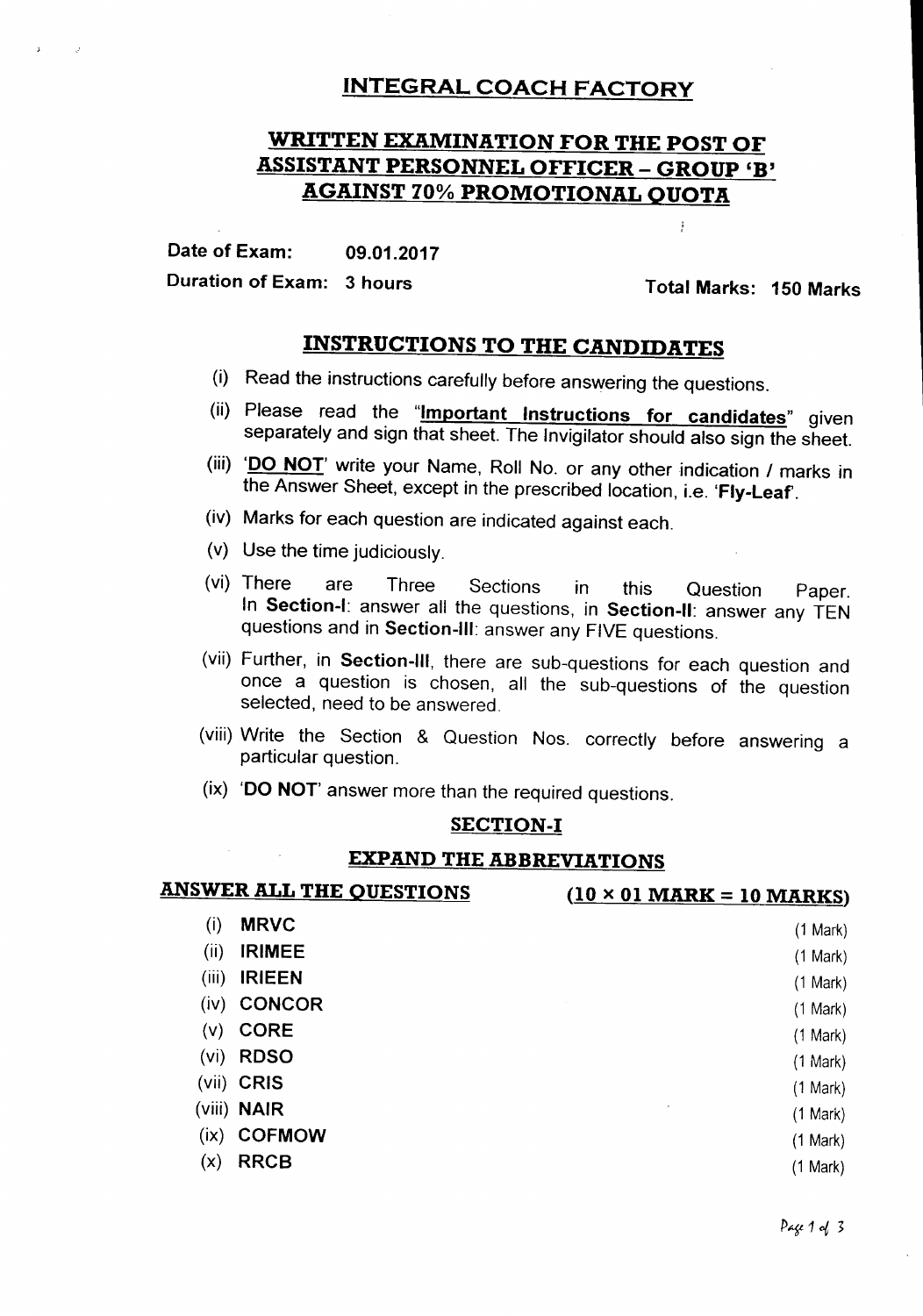### SECTION-II

### DIFFERENTIATE THE FOLLOWING

#### ANSWER ANY TEN OUESTIONS  $(10 \times 4 \text{ MARKS} = 40 \text{ MARKS})$ *(Note:* Since each question in this section is allotted 4 marks only, your answers should brief & direct to the point and not to exceed 4 to 6 lines.) (1) Cadre posts and Ex-Cadre posts. (2) Casual Labour and Substitute. (3) Disciplinary Authority & Appointing Authority under DAR, 1968. (4) Superannuation Pension and Retiring Pension. (5) Adhoc promotion and Proforma promotion. (6) Statutory Canteens and Non-statutory Canteens. (7) Apprentice and Probationer. (8) Extraordinary Leave and Leave Not Due. (9) Vetting and Concurrence. (10) GDCE and LDCE. (11) Special Pay and Personal Pay. (12) Horizontal reservation and Vertical reservation. (4 Marks) (4 Marks) (4 Marks) (4 Marks) (4 Marks) (4 Marks) (4 Marks) (4 Marks) (4 Marks) (4 Marks) (4 Marks) (4 Marks)

#### SECTION-III

#### ANSWER ANY FIVE OUESTIONS  $(5 \times 20 \text{ MARKS} = 100 \text{ MARKS})$

#### Question No.1

- (a) Mention Rule 3(1) (i), (ii) & (iii) and Rule 3(C) (i) & (ii) of the  $(5$  Marks) Railway Services (Conduct) Rules, 1966.
- (b) The scheme of cash awards and incentives for encouraging the (15Marks) use of Official Language (Hindi) in Central Government offices.

#### Question No.2

- (a) Briefly explain Section 8 in the Right To Information Act, 2005. (5Marks)
- (b) Critically analyse the role of Trade Unions & Associations in (15Marks) Indian Railways, by giving special importance to ICF, duly identifying the problems/issues faced and giving suggestions, which you consider most appropriate to solve the problems identified by you.

#### Question No.3

- (a) Briefly explain Rule 14 of Discipline & Appeal Rules, 1968. (5Marks)
- (b) Write the detailed procedure for imposition of major penalty (15Marks) *(Removal/Dismissal/Compulsory Retirement)* against a Senior Section Engineer of Furnishing Division of ICF, arising out .of Vigilance recommendation, duly indicating the rank/grade/designation of Disciplinary Authority, Appellate Authority & Revising Authority.

*(Note:* Presume that the Disciplinary Authority and Appointing Authority are same.)